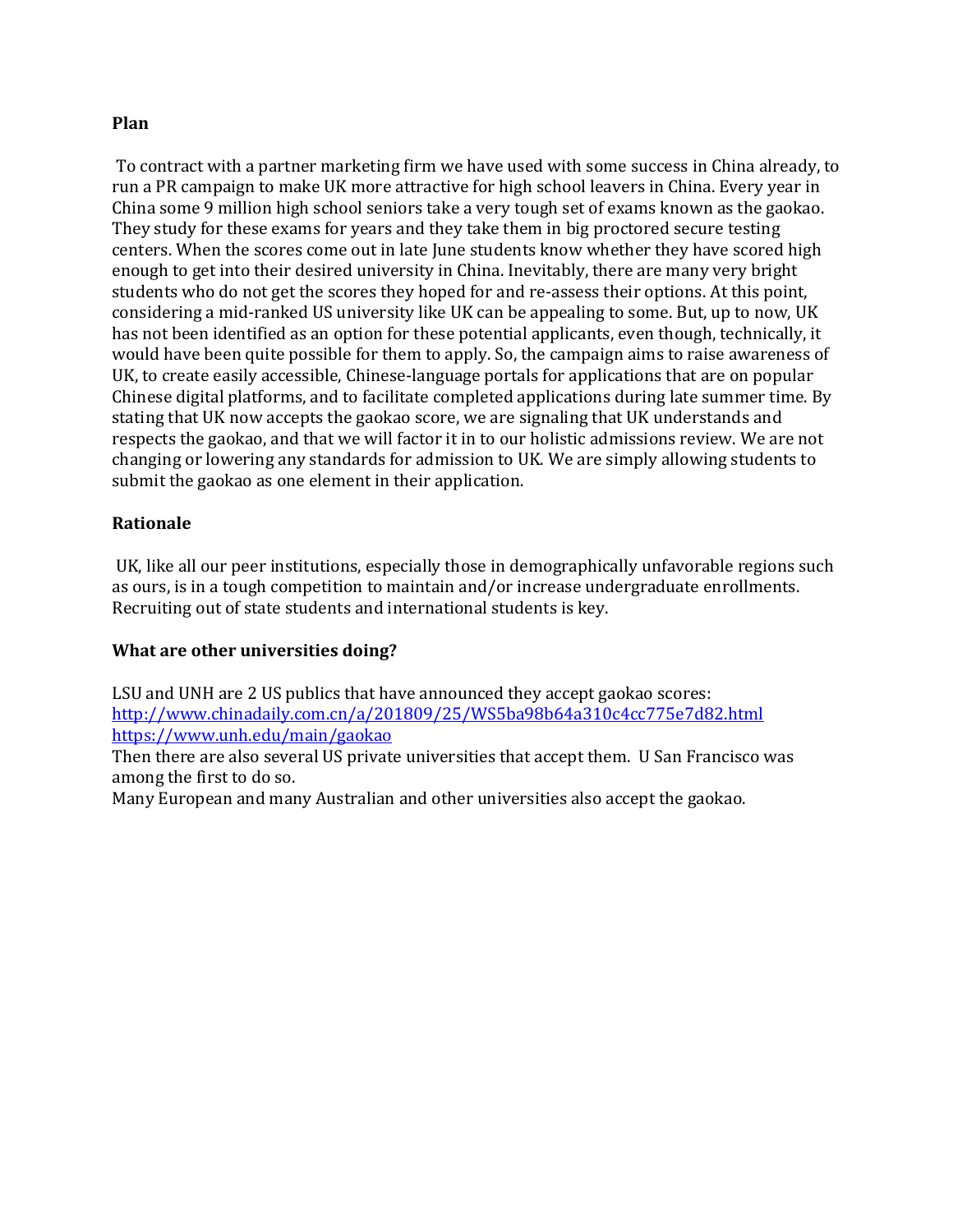Media Contact: [Your Name] [Your Phone Number] [Your Email Address] [Your Company Website URL]

## **UNIVERSITY OF KENTUCKY ACCEPTS CHINESE "GAOKAO" SCORES FOR ADMISSION Kentucky One of Few U.S. universities to Accept Gaokao for Direct Enrollment**

**LEXINGTON, Ky., March XX, 2019** -- The University of Kentucky -- a tier 1 major public research university and the flagship institution of the state of Kentucky -- will begin accepting scores from China's National College Entrance Examination (the *gaokao*) as part of its holistic admissions process for the 2019-2020 academic year.

The decision reflects the university's commitment to an admissions process that is inclusive of academically prepared applicants from around the world, including those graduating from China's vast system of public high schools.

"The University of Kentucky recognizes the value of accepting a *gaokao* score from our Chinese public school applicants," said Audra Cryder, director of International Enrollment at the University of Kentucky. "The *gaokao* is a very rigorous test in core academic subjects. It is securely administered and evaluated. And it is an exam that is continuously being reformed and improved. If a student can perform well on one of the hardest tests in the world, we believe that reflects well on their commitment to their studies."

Starting this year, Chinese high school graduates may apply to the University of Kentucky by submitting an application for admission, their *gaokao* score report, their high school transcript, and an assessment of their English language.

As part of its current admission policy, the University of Kentucky does not require Chinese students to submit ACT or SAT scores for admission. Instead of replacing a holistic assessment of the student, a *gaokao* score offers the Office of Undergraduate Admission a useful window into a student's academic preparedness and commitment to their studies which can be considered alongside their other application materials.

"The University of Kentucky is an inclusive community, and we aim to reflect that in our admissions process," said University of Kentucky President Eli Capilouto. "We evaluate different forms of student accomplishment and signs of college readiness. By allowing students to include *gaokao* results in their applications, we are creating opportunities for bright students from China to better demonstrate their potential as students and members of this academic community."

University of Kentucky Provost David Blackwell agreed, saying that "we know there are many high-achieving smart students who may wish to consider coming to a major university in the United States once they receive their *gaokao* scores.